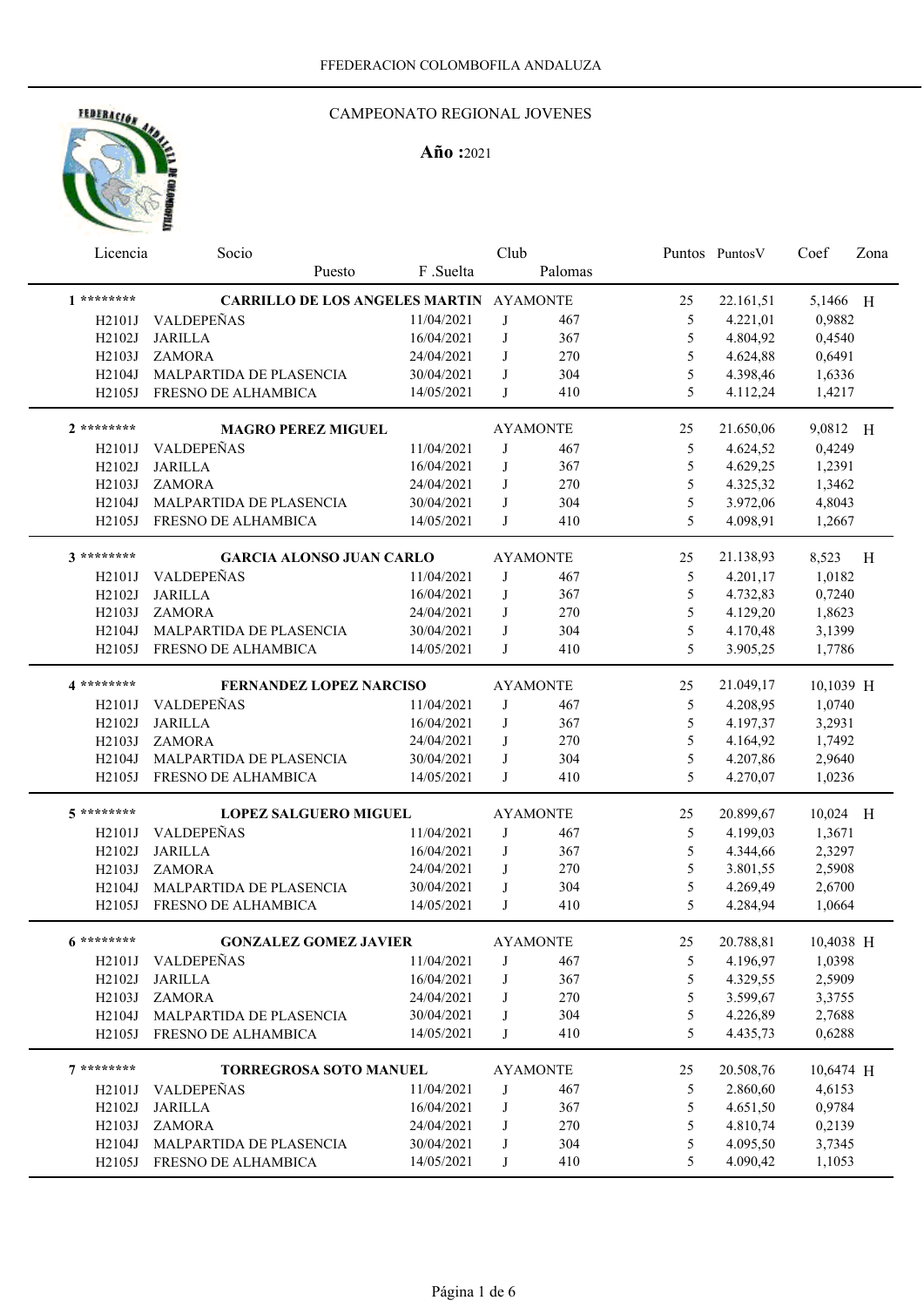### CAMPEONATO REGIONAL JOVENES

| Licencia            | Socio                            |            | Club |                 |               | Puntos Puntos V | Coef      | Zona |
|---------------------|----------------------------------|------------|------|-----------------|---------------|-----------------|-----------|------|
|                     | Puesto                           | F .Suelta  |      | Palomas         |               |                 |           |      |
| 8 *********         | SANCHEZ GONZALEZ GERMAN          |            |      | <b>AYAMONTE</b> | 25            | 20.292,86       | 12,222 H  |      |
| H <sub>2101J</sub>  | VALDEPEÑAS                       | 11/04/2021 | J    | 467             | 5             | 3.798,15        | 2,1806    |      |
| H2102J              | <b>JARILLA</b>                   | 16/04/2021 | J    | 367             | 5             | 4.343,95        | 2,6458    |      |
| H2103J              | <b>ZAMORA</b>                    | 24/04/2021 | J    | 270             | 5             | 3.899,89        | 2,5114    |      |
| H2104J              | MALPARTIDA DE PLASENCIA          | 30/04/2021 | J    | 304             | 5             | 4.121,61        | 3,5011    |      |
| H2105J              | FRESNO DE ALHAMBICA              | 14/05/2021 | J    | 410             | 5             | 4.129,26        | 1,3831    |      |
| $9*******$          | <b>BORGES LOPEZ FRANCISCO</b>    |            |      | <b>AYAMONTE</b> | 25            | 19.240,11       | 17,2469 H |      |
| H2101J              | VALDEPEÑAS                       | 11/04/2021 | J    | 467             | 5             | 3.378,03        | 3,2468    |      |
| H2102J              | <b>JARILLA</b>                   | 16/04/2021 | J    | 367             | 5             | 4.081,27        | 3,8815    |      |
| H2103J              | <b>ZAMORA</b>                    | 24/04/2021 | J    | 270             | 5             | 3.883,69        | 2,5072    |      |
| H <sub>2</sub> 104J | MALPARTIDA DE PLASENCIA          | 30/04/2021 | J    | 304             | $\mathfrak s$ | 3.684,95        | 6,6002    |      |
|                     | H2105J FRESNO DE ALHAMBICA       | 14/05/2021 | J    | 410             | 5             | 4.212,17        | 1,0112    |      |
| $10*******$         | <b>MARTIN GONZALEZ ROBERTO</b>   |            |      | <b>AYAMONTE</b> | 23            | 18.640,40       | 12,3873 H |      |
| H2101J              | VALDEPEÑAS                       | 11/04/2021 | J    | 467             | 5             | 4.418,06        | 0,7628    |      |
| H2102J              | <b>JARILLA</b>                   | 16/04/2021 | J    | 367             | 5             | 4.496,21        | 1,7010    |      |
| H2103J              | <b>ZAMORA</b>                    | 24/04/2021 | J    | 270             | 5             | 4.424,86        | 1,1498    |      |
| H2104J              | MALPARTIDA DE PLASENCIA          | 30/04/2021 | J    | 304             | 3             | 1.301,25        | 7,3811    |      |
| H2105J              | FRESNO DE ALHAMBICA              | 14/05/2021 | J    | 410             | 5             | 4.000,02        | 1,3926    |      |
| 11 ********         | PEREZ GONZALEZ SERGIO            |            |      | <b>AYAMONTE</b> | 24            | 18.144,82       | 15,2836 H |      |
| H2101J              | VALDEPEÑAS                       | 11/04/2021 | J    | 467             | 4             | 3.052,03        | 1,6649    |      |
| H2102J              | <b>JARILLA</b>                   | 16/04/2021 | J    | 367             | 5             | 3.973,69        | 3,9242    |      |
| H2103J              | <b>ZAMORA</b>                    | 24/04/2021 | J    | 270             | 5             | 3.347,97        | 3,9957    |      |
| H2104J              | MALPARTIDA DE PLASENCIA          | 30/04/2021 | J    | 304             | 5             | 4.182,16        | 3,1703    |      |
|                     | H2105J FRESNO DE ALHAMBICA       | 14/05/2021 | J    | 410             | 5             | 3.588,97        | 2,5285    |      |
| 12 ********         | <b>ESPOLIN SALIDO JUAN CARLO</b> |            |      | <b>AYAMONTE</b> | 25            | 17.851,61       | 20,5042 H |      |
| H <sub>2</sub> 101J | VALDEPEÑAS                       | 11/04/2021 | J    | 467             | 5             | 2.782,84        | 4,8590    |      |
| H2102J              | <b>JARILLA</b>                   | 16/04/2021 | J    | 367             | 5             | 4.201,65        | 3,3425    |      |
| H2103J              | <b>ZAMORA</b>                    | 24/04/2021 | J    | 270             | 5             | 3.388,21        | 3,6129    |      |
| H2104J              | MALPARTIDA DE PLASENCIA          | 30/04/2021 | J    | 304             | 5             | 3.742,52        | 6,3551    |      |
| H2105J              | FRESNO DE ALHAMBICA              | 14/05/2021 | J    | 410             | 5             | 3.736,39        | 2,3347    |      |
| $13*******$         | PADRON DONIZ RAUL                |            |      | <b>AYAMONTE</b> | $25\,$        | 17.807,04       | 21,5137 H |      |
|                     | H2101J VALDEPEÑAS                | 11/04/2021 | J    | 467             | 5             | 2.503,40        | 5,5232    |      |
| H2102J              | <b>JARILLA</b>                   | 16/04/2021 | J    | 367             | $\mathfrak s$ | 4.060,96        | 3,8324    |      |
|                     | H2103J ZAMORA                    | 24/04/2021 | J    | 270             | 5             | 4.013,59        | 2,1491    |      |
|                     | H2104J MALPARTIDA DE PLASENCIA   | 30/04/2021 | J    | 304             | $\mathfrak s$ | 3.529,66        | 7,5629    |      |
|                     | H2105J FRESNO DE ALHAMBICA       | 14/05/2021 | J    | 410             | 5             | 3.699,43        | 2,4461    |      |
| 14 ********         | <b>MADALIN NICOLAE</b>           |            |      | MANRIQUEÑO      | 20            | 17.183,03       | 10,8825 H |      |
|                     | H2101J VALDEPEÑAS                | 11/04/2021 | J    | 467             | $\mathfrak s$ | 4.269,09        | 1,1407    |      |
| H2102J              | <b>JARILLA</b>                   | 16/04/2021 | J    | 367             | $\mathfrak s$ | 4.581,76        | 1,9283    |      |
| H2103J              | ZAMORA                           | 24/04/2021 | J    | 270             | 5             | 4.602,84        | 2,1033    |      |
| H2104J              | MALPARTIDA DE PLASENCIA          | 30/04/2021 | J    | 304             | 5             | 3.729,34        | 5,7102    |      |
|                     |                                  |            |      |                 |               |                 |           |      |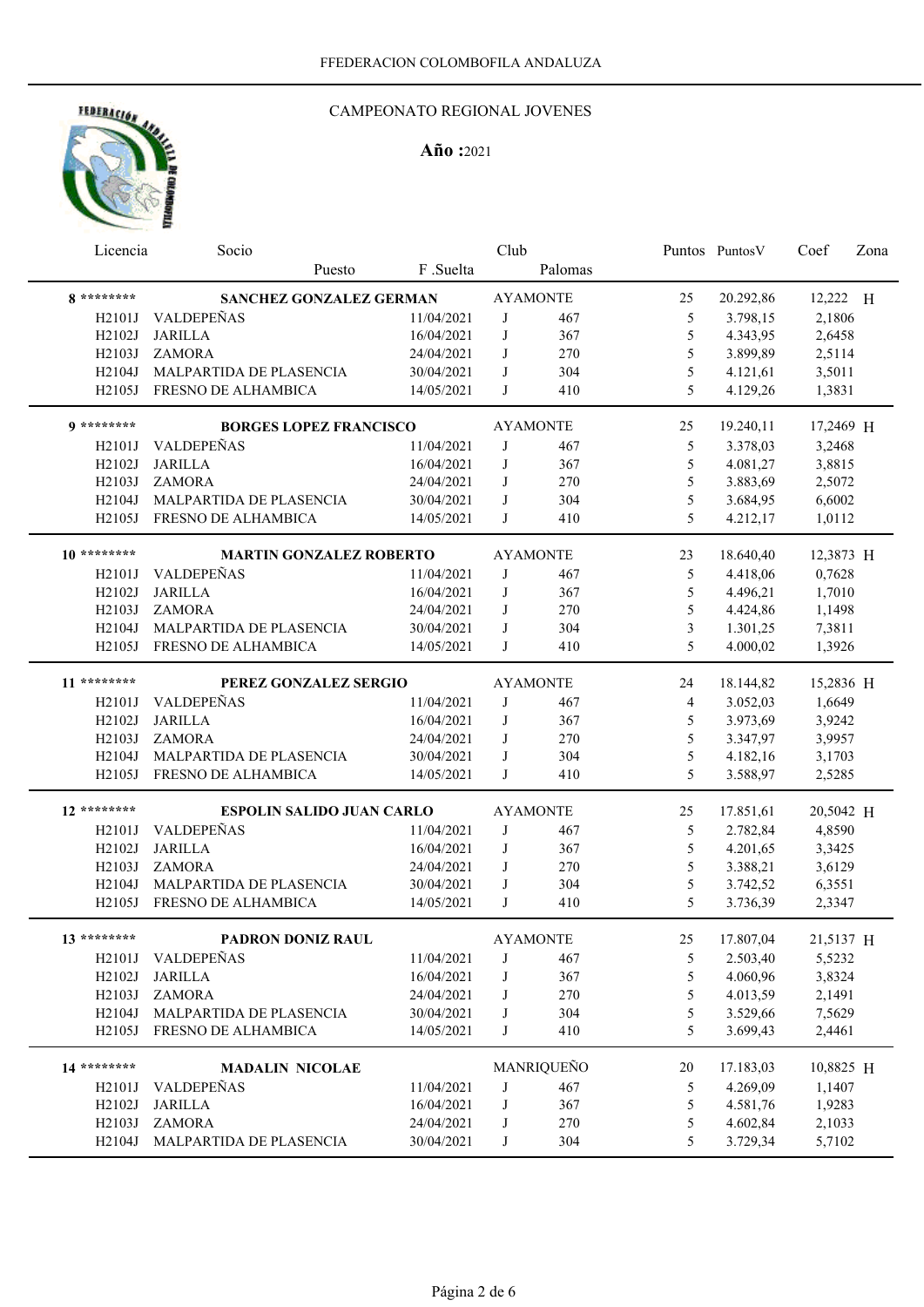## HERERACION AND

### CAMPEONATO REGIONAL JOVENES

| Licencia                         | Socio                          |            | Club |                 |                | Puntos Puntos V      | Coef             | Zona |
|----------------------------------|--------------------------------|------------|------|-----------------|----------------|----------------------|------------------|------|
|                                  | Puesto                         | F .Suelta  |      | Palomas         |                |                      |                  |      |
| 15 ********                      | DE LA CRUZ BAYO ANTONIO        |            |      | <b>AYAMONTE</b> | 25             | 16.934,38            | 27,1341 H        |      |
| H <sub>2101J</sub>               | VALDEPEÑAS                     | 11/04/2021 | J    | 467             | 5              | 3.336,02             | 3,6959           |      |
| H2102J                           | <b>JARILLA</b>                 | 16/04/2021 | J    | 367             | 5              | 3.114,94             | 7,5718           |      |
| H2103J                           | <b>ZAMORA</b>                  | 24/04/2021 | J    | 270             | 5              | 3.549,77             | 3,6721           |      |
| H <sub>2104J</sub>               | MALPARTIDA DE PLASENCIA        | 30/04/2021 | J    | 304             | 5              | 3.212,49             | 9,5925           |      |
| H2105J                           | FRESNO DE ALHAMBICA            | 14/05/2021 | J    | 410             | 5              | 3.721,16             | 2,6018           |      |
| 16 ********                      | <b>LOPEZ MARTIN MANUELA</b>    |            |      | <b>AYAMONTE</b> | 25             | 16.749,85            | 23,3175 H        |      |
| H2101J                           | VALDEPEÑAS                     | 11/04/2021 | J    | 467             | 5              | 2.280,33             | 6,1457           |      |
| H2102J                           | <b>JARILLA</b>                 | 16/04/2021 | J    | 367             | 5              | 3.380,30             | 5,7251           |      |
| H2103J                           | <b>ZAMORA</b>                  | 24/04/2021 | J    | 270             | 5              | 3.291,47             | 3,7057           |      |
| H2104J                           | MALPARTIDA DE PLASENCIA        | 30/04/2021 | J    | 304             | $\mathfrak s$  | 3.748,82             | 6,0948           |      |
| H2105J                           | FRESNO DE ALHAMBICA            | 14/05/2021 | J    | 410             | 5              | 4.048,93             | 1,6462           |      |
| $17******$                       | RODRIGUEZ RODRIGUEZ ANTONIO    |            |      | <b>AYAMONTE</b> | 21             | 16.445,15            | 13,9323 H        |      |
| H2101J                           | VALDEPEÑAS                     | 11/04/2021 | J    | 467             | $\mathbf{1}$   | 698,14               | 0,6405           |      |
| H2102J                           | <b>JARILLA</b>                 | 16/04/2021 | J    | 367             | 5              | 4.165,72             | 3,7702           |      |
| H2103J                           | <b>ZAMORA</b>                  | 24/04/2021 | J    | 270             | 5              | 3.648,24             | 3,4685           |      |
| H <sub>2104J</sub>               | MALPARTIDA DE PLASENCIA        | 30/04/2021 | J    | 304             | 5              | 4.102,69             | 3,8219           |      |
| H2105J                           | FRESNO DE ALHAMBICA            | 14/05/2021 | J    | 410             | 5              | 3.830,36             | 2,2312           |      |
| 18 ********                      | <b>NARANJO DIAZ ANTONIO JE</b> |            |      | MANRIQUEÑO      | 20             | 16.395,73            | 13,6912 H        |      |
| H2101J                           | <b>VALDEPEÑAS</b>              | 11/04/2021 | J    | 467             | 5              | 3.625,25             | 3,4582           |      |
| H2102J                           | <b>JARILLA</b>                 | 16/04/2021 | J    | 367             | 5              | 3.888,47             | 6,0712           |      |
| H2103J                           | <b>ZAMORA</b>                  | 24/04/2021 | J    | 270             | 5              | 4.301,02             | 3,1566           |      |
| H2104J                           | MALPARTIDA DE PLASENCIA        | 30/04/2021 | J    | 304             | 5              | 4.580,99             | 1,0052           |      |
| 19 ********                      | FRONCEDA AROZAMENA BRAULIO     |            |      | <b>AYAMONTE</b> | 25             | 16.124,11            | 28,1042 H        |      |
| H2101J                           | VALDEPEÑAS                     | 11/04/2021 | J    | 467             | 5              | 3.282,76             | 3,9140           |      |
| H2102J                           | <b>JARILLA</b>                 | 16/04/2021 | J    | 367             | 5              | 4.030,10             | 4,5464           |      |
| H2103J                           | <b>ZAMORA</b>                  | 24/04/2021 | J    |                 | 5              |                      |                  |      |
| H <sub>2</sub> 104J              | MALPARTIDA DE PLASENCIA        | 30/04/2021 | J    | 270<br>304      | 5              | 3.155,71<br>3.199,44 | 4,5980<br>9,7980 |      |
| H2105J                           | FRESNO DE ALHAMBICA            | 14/05/2021 | J    | 410             | 5              | 2.456,10             | 5,2478           |      |
|                                  |                                |            |      |                 |                |                      |                  |      |
| $20******$                       | <b>GONZALEZ LOCIGA MANUEL</b>  |            |      | <b>AYAMONTE</b> | 23             | 15.727,02            | 24,2954 H        |      |
| H <sub>2</sub> 10 <sub>1</sub> J | VALDEPEÑAS                     | 11/04/2021 | J    | 467             | 5              | 3.345,11             | 3,4051           |      |
| H2102J                           | <b>JARILLA</b>                 | 16/04/2021 | J    | 367             | 5              | 3.863,75             | 5,0282           |      |
| H2103J                           | <b>ZAMORA</b>                  | 24/04/2021 | J    | 270             | $\mathfrak{Z}$ | 1.656,68             | 3,1167           |      |
| H2104J                           | MALPARTIDA DE PLASENCIA        | 30/04/2021 | J    | 304             | $\mathfrak s$  | 3.209,25             | 9,8432           |      |
| H2105J                           | FRESNO DE ALHAMBICA            | 14/05/2021 | J    | 410             | 5              | 3.652,23             | 2,9022           |      |
| 21 ********                      | <b>BENCHAGRA MANSOUR</b>       |            |      | MANRIQUEÑO      | 19             | 15.532,77            | 10,1691 H        |      |
| H2101J                           | <b>VALDEPEÑAS</b>              | 11/04/2021 | J    | 467             | 5              | 3.930,61             | 2,2211           |      |
| H2102J                           | <b>JARILLA</b>                 | 16/04/2021 | J    | 367             | $\mathfrak s$  | 4.291,22             | 3,4177           |      |
| H2103J                           | <b>ZAMORA</b>                  | 24/04/2021 | J    | 270             | 4              | 2.498,51             | 4,2334           |      |
| H2104J                           | MALPARTIDA DE PLASENCIA        | 30/04/2021 | J    | 304             | 5              | 4.812,43             | 0,2969           |      |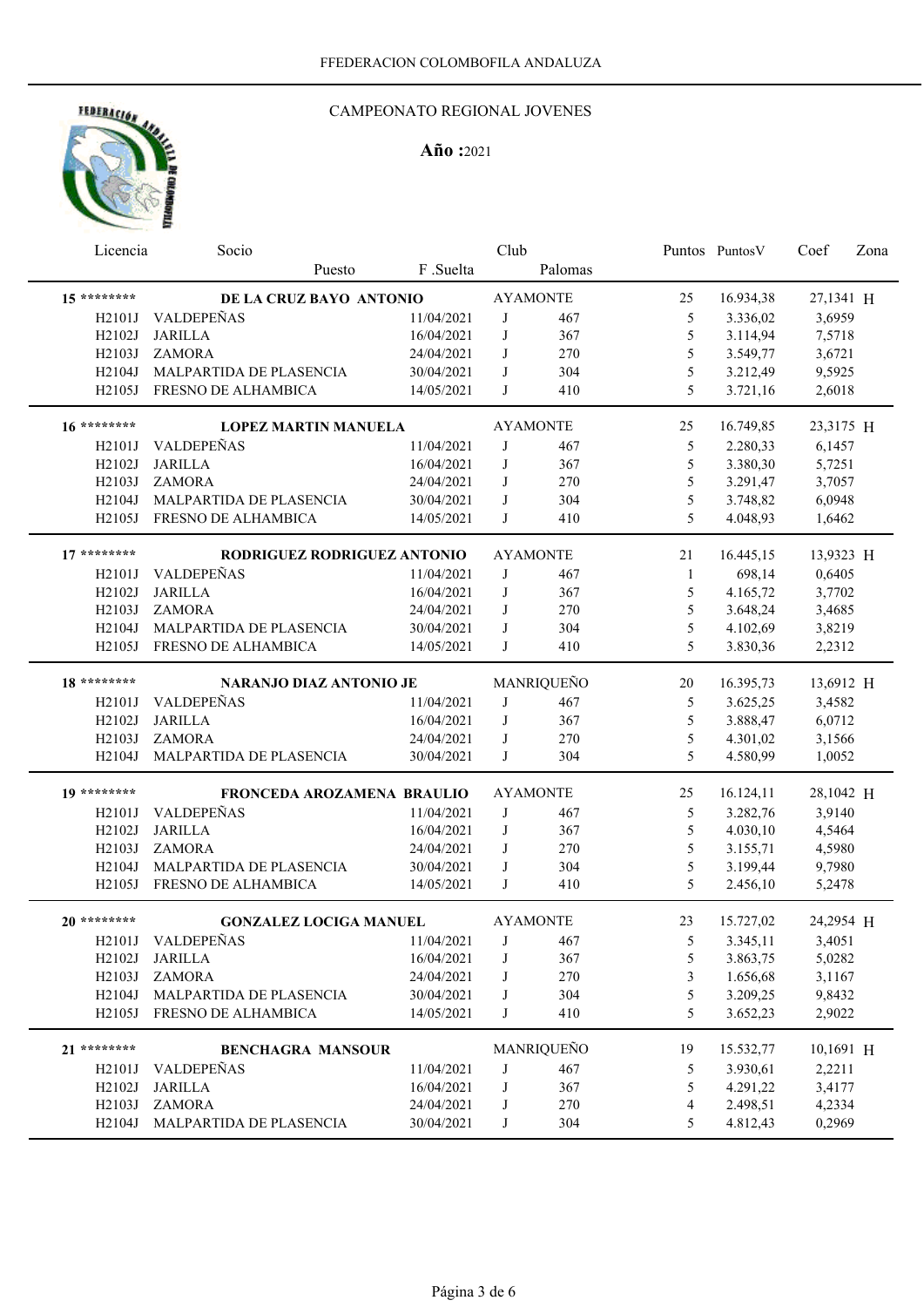### CAMPEONATO REGIONAL JOVENES

| Licencia            | Socio                                   |            | Club      |                 |                | Puntos Puntos V | Coef      | Zona |
|---------------------|-----------------------------------------|------------|-----------|-----------------|----------------|-----------------|-----------|------|
|                     | Puesto                                  | F .Suelta  |           | Palomas         |                |                 |           |      |
| 22 ********         | <b>BORRALLO SANCHA GREGORIO</b>         |            | S. HUELVA |                 | 25             | 15.240,57       | 37,6625 H |      |
| H <sub>2101J</sub>  | VALDEPEÑAS                              | 11/04/2021 | J         | 467             | 5              | 3.721,71        | 3,1648    |      |
| H2102J              | <b>JARILLA</b>                          | 16/04/2021 | J         | 367             | 5              | 2.612,59        | 10,8466   |      |
| H2103J              | <b>ZAMORA</b>                           | 24/04/2021 | J         | 270             | 5              | 3.237,04        | 5,9255    |      |
| H2104J              | MALPARTIDA DE PLASENCIA                 | 30/04/2021 | J         | 304             | 5              | 2.917,11        | 12,2934   |      |
| H2105J              | FRESNO DE ALHAMBICA                     | 14/05/2021 | J         | 410             | 5              | 2.752,12        | 5,4322    |      |
| 23 ********         | <b>ORTA GONZALEZ BERNABE</b>            |            |           | <b>AYAMONTE</b> | 20             | 14.985,77       | 14,9741 H |      |
| H <sub>2101J</sub>  | <b>VALDEPEÑAS</b>                       | 11/04/2021 | J         | 467             | 5              | 3.174,85        | 3,8843    |      |
| H2102J              | <b>JARILLA</b>                          | 16/04/2021 | J         | 367             | 5              | 3.810,82        | 5,1924    |      |
| H2104J              | MALPARTIDA DE PLASENCIA                 | 30/04/2021 | J         | 304             | 5              | 3.976,43        | 4,5198    |      |
| H2105J              | FRESNO DE ALHAMBICA                     | 14/05/2021 | J         | 410             | 5              | 4.023,67        | 1,3776    |      |
| 24 ********         | <b>ECH CHARTY MOHAMMED</b>              |            |           | MANRIQUEÑO      | 20             | 14.353,19       | 17,4001 H |      |
| H2101J              | VALDEPEÑAS                              | 11/04/2021 | J         | 467             | 5              | 2.601,87        | 6,6984    |      |
| H2102J              | <b>JARILLA</b>                          | 16/04/2021 | J         | 367             | $\mathfrak s$  | 3.751,04        | 5,8675    |      |
| H2103J              | ZAMORA                                  | 24/04/2021 | J         | 270             | 5              | 3.391,61        | 3,7194    |      |
| H <sub>2104J</sub>  | MALPARTIDA DE PLASENCIA                 | 30/04/2021 | J         | 304             | 5              | 4.608,67        | 1,1148    |      |
| 25 ********         | ******<br><b>FAMILIAS PAVON/BELTRAN</b> |            |           | <b>AYAMONTE</b> | 20             | 14.288,81       | 18,2732 H |      |
| H2101J              | VALDEPEÑAS                              | 11/04/2021 | J         | 467             | 5              | 3.147,42        | 4,0642    |      |
| H2102J              | <b>JARILLA</b>                          | 16/04/2021 | J         | 367             | 5              | 3.998,60        | 4,5517    |      |
| H2104J              | MALPARTIDA DE PLASENCIA                 | 30/04/2021 | J         | 304             | 5              | 3.663,72        | 6,6971    |      |
| H2105J              | FRESNO DE ALHAMBICA                     | 14/05/2021 | J         | 410             | 5              | 3.479,07        | 2,9602    |      |
| 26 ********         | <b>CONSTANTIN POPOVICI MIHAI</b>        |            | S. HUELVA |                 | 19             | 12.642,49       | 22,8154 H |      |
| H2101J              | <b>VALDEPEÑAS</b>                       | 11/04/2021 | J         | 467             | 5              | 3.187,66        | 4,7894    |      |
| H2102J              | <b>JARILLA</b>                          | 16/04/2021 | J         | 367             | $\overline{4}$ | 2.283,77        | 8,3716    |      |
| H2103J              | <b>ZAMORA</b>                           | 24/04/2021 | J         | 270             | 1              | 786,75          | 0,9176    |      |
| H2104J              | MALPARTIDA DE PLASENCIA                 | 30/04/2021 | J         | 304             | 4              | 3.083,99        | 4,8159    |      |
| H2105J              | FRESNO DE ALHAMBICA                     | 14/05/2021 | J         | 410             | 5              | 3.300,32        | 3,9209    |      |
| $27******$          | SANCHEZ VAZQUEZ LUCIA                   |            | S. HUELVA |                 | 20             | 11.886,01       | 27,0969 H |      |
| H2101J              | <b>VALDEPEÑAS</b>                       | 11/04/2021 | J         | 467             | 5              | 3.344,41        | 4,1202    |      |
| H2102J              | <b>JARILLA</b>                          | 16/04/2021 | J         | 367             | 5              | 2.877,98        | 10,2996   |      |
| H <sub>2</sub> 103J | <b>ZAMORA</b>                           | 24/04/2021 | J         | 270             | 4              | 2.344,81        | 5,3378    |      |
| H2104J              | MALPARTIDA DE PLASENCIA                 | 30/04/2021 | J         | 304             | 2              | 1.636,42        | 1,7269    |      |
| H2105J              | FRESNO DE ALHAMBICA                     | 14/05/2021 | J         | 410             | $\overline{4}$ | 1.682,39        | 5,6124    |      |
| 28 ********         | <b>ROMERO LEPE JOSE</b>                 |            |           | MANRIQUEÑO      | 16             | 11.469,77       | 15,7435 H |      |
| H2101J              | VALDEPEÑAS                              | 11/04/2021 | J         | 467             | 5              | 2.885,44        | 5,8537    |      |
| H2102J              | <b>JARILLA</b>                          | 16/04/2021 | J         | 367             | 5              | 3.690,24        | 6,2274    |      |
| H2103J              | <b>ZAMORA</b>                           | 24/04/2021 | J         | 270             | $\overline{c}$ | 1.415,75        | 2,0117    |      |
| H2104J              | MALPARTIDA DE PLASENCIA                 | 30/04/2021 | J         | 304             | $\overline{4}$ | 3.478,34        | 1,6507    |      |
| 29 ********         | <b>MENDES PEDROSA DOS REIS ISABEL</b>   |            |           | <b>AYAMONTE</b> | 17             | 11.460,96       | 18,9345 H |      |
| H2101J              | <b>VALDEPEÑAS</b>                       | 11/04/2021 | J         | 467             | 5              | 3.137,55        | 3,9070    |      |
| H2102J              | <b>JARILLA</b>                          | 16/04/2021 | J         | 367             | $\sqrt{5}$     | 3.234,06        | 6,6299    |      |
| H2103J              | ZAMORA                                  | 24/04/2021 | J         | 270             | $\overline{c}$ | 1.490,45        | 1,1725    |      |
|                     | H2104J MALPARTIDA DE PLASENCIA          | 30/04/2021 | J         | 304             | 5              | 3.598,90        | 7,2251    |      |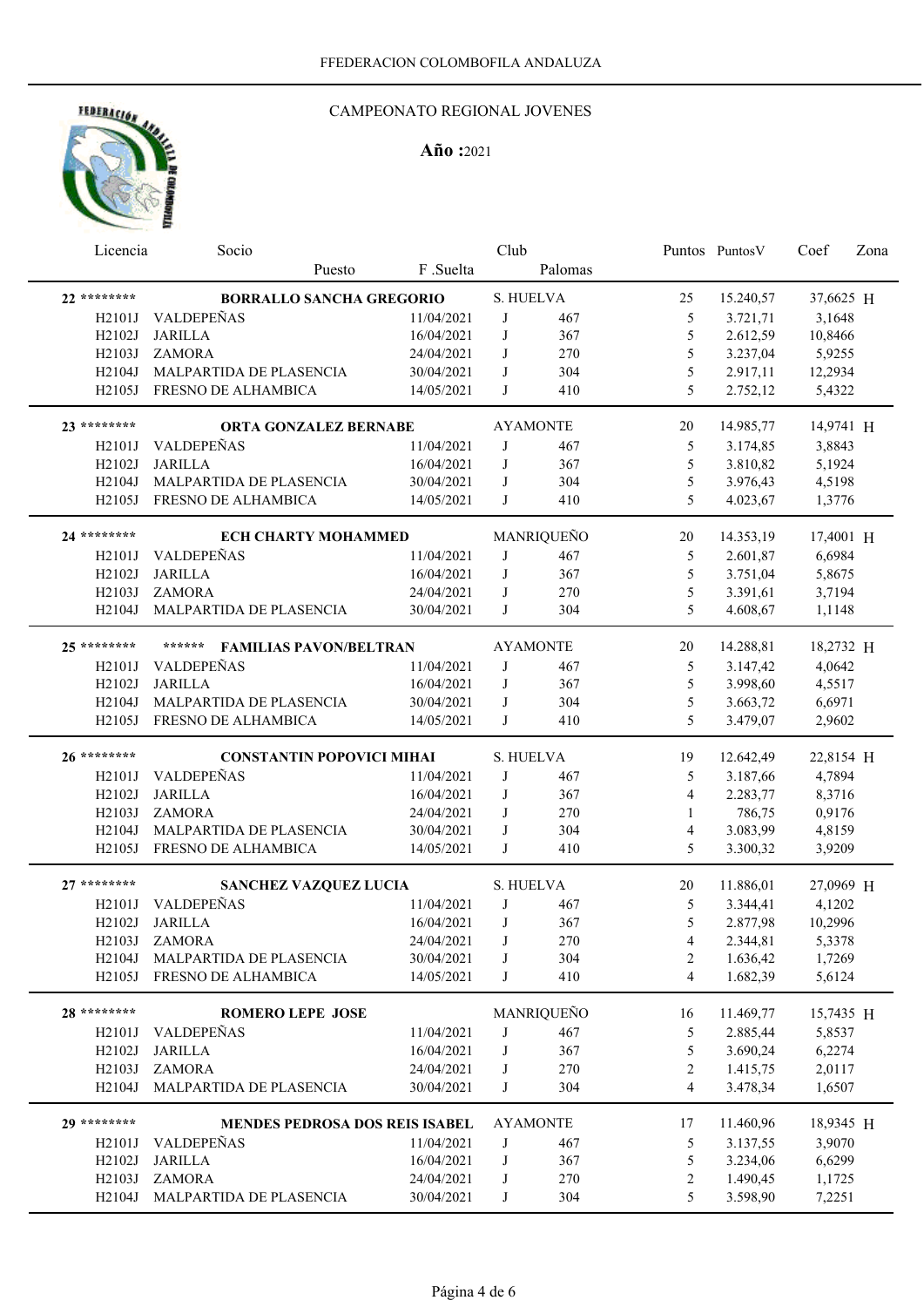### CAMPEONATO REGIONAL JOVENES

| Licencia            | Socio                                                  |                          | Club      |                 |                      | Puntos Puntos V    | Coef             | Zona |
|---------------------|--------------------------------------------------------|--------------------------|-----------|-----------------|----------------------|--------------------|------------------|------|
|                     | Puesto                                                 | F.Suelta                 |           | Palomas         |                      |                    |                  |      |
| 30 ********         | APONTE TORONJO JUAN MANUE                              |                          |           | <b>AYAMONTE</b> | 16                   | 11.243,28          | 14,877 H         |      |
| H2101J              | VALDEPEÑAS                                             | 11/04/2021               | J         | 467             | -1                   | 786,70             | 0,3747           |      |
| H2102J              | <b>JARILLA</b>                                         | 16/04/2021               | J         | 367             | 5                    | 4.232,55           | 3,2440           |      |
| H2104J              | MALPARTIDA DE PLASENCIA                                | 30/04/2021               | J         | 304             | 5                    | 3.634,22           | 6,7911           |      |
| H2105J              | FRESNO DE ALHAMBICA                                    | 14/05/2021               | J         | 410             | 5                    | 2.589,81           | 4,4672           |      |
|                     |                                                        |                          |           |                 |                      |                    |                  |      |
| 31 ********         | RAFAEL FLORIN CIUREA                                   |                          |           | MANRIQUEÑO      | 15                   | 11.159,58          | 10,5267 H        |      |
| H <sub>2</sub> 101J | VALDEPEÑAS                                             | 11/04/2021               | J         | 467             | 5                    | 3.477,62           | 3,6472           |      |
| H2103J              | <b>ZAMORA</b>                                          | 24/04/2021               | J         | 270             | 5                    | 3.497,66           | 3,8139           |      |
| H <sub>2104J</sub>  | MALPARTIDA DE PLASENCIA                                | 30/04/2021               | J         | 304             | 5                    | 4.184,30           | 3,0656           |      |
| 32 ********         | <b>BADEA ION</b>                                       |                          | S. HUELVA |                 | 17                   | 9.401,09           | 28,7168 H        |      |
| H2101J              | VALDEPEÑAS                                             | 11/04/2021               | J         | 467             | 5                    | 3.951,24           | 2,1674           |      |
| H2102J              | <b>JARILLA</b>                                         | 16/04/2021               | J         | 367             | 3                    | 999,75             | 7,7456           |      |
| H2103J              | <b>ZAMORA</b>                                          | 24/04/2021               | J         | 270             | 1                    | 727,49             | 1,0500           |      |
| H2104J              | MALPARTIDA DE PLASENCIA                                | 30/04/2021               | J         | 304             | 5                    | 2.417,38           | 13,7231          |      |
| H2105J              | FRESNO DE ALHAMBICA                                    | 14/05/2021               | J         | 410             | 3                    | 1.305,23           | 4,0307           |      |
| 33 ********         |                                                        |                          |           |                 |                      |                    |                  |      |
| H2101J              | <b>GONZALEZ CARNACEA EZEQUIEL</b><br><b>VALDEPEÑAS</b> | 11/04/2021               | J         | <b>AYAMONTE</b> | 15<br>$\overline{c}$ | 9.332,38<br>820,85 | 19,2331 H        |      |
| H2102J              | <b>JARILLA</b>                                         | 16/04/2021               | J         | 467<br>367      | 3                    | 2.140,89           | 2,6598<br>3,1170 |      |
| H2104J              | MALPARTIDA DE PLASENCIA                                | 30/04/2021               | J         | 304             | 5                    | 3.171,83           | 9,8668           |      |
| H2105J              | FRESNO DE ALHAMBICA                                    | 14/05/2021               | J         | 410             | 5                    | 3.198,81           | 3,5895           |      |
|                     |                                                        |                          |           |                 |                      |                    |                  |      |
| 34 ********         | <b>SEDA CASIMIRO FRANCISCO</b>                         |                          |           | <b>AYAMONTE</b> | 17                   | 9.210,59           | 20,2858 H        |      |
| H2101J              | <b>VALDEPEÑAS</b>                                      | 11/04/2021               | J         | 467             | 3                    | 1.569,62           | 3,1767           |      |
| H2102J              | <b>JARILLA</b>                                         | 16/04/2021               | J         | 367             | 3                    | 1.372,35           | 5,3192           |      |
| H2103J              | <b>ZAMORA</b>                                          | 24/04/2021               | J         | 270             | 4                    | 2.100,76           | 4,1457           |      |
| H2104J              | MALPARTIDA DE PLASENCIA                                | 30/04/2021               | J         | 304             | 3                    | 2.130,51           | 4,2638           |      |
| H2105J              | FRESNO DE ALHAMBICA                                    | 14/05/2021               | J         | 410             | 4                    | 2.037,35           | 3,3804           |      |
| 35 ********         | <b>MARQUEZ GUERRERO NESTOR</b>                         |                          |           | <b>AYAMONTE</b> | 16                   | 9.121,32           | 22,307 H         |      |
| H2101J              | VALDEPEÑAS                                             | 11/04/2021               | J         | 467             | 3                    | 1.110,03           | 4,3880           |      |
| H2102J              | <b>JARILLA</b>                                         | 16/04/2021               | J         | 367             | 3                    | 1.687,33           | 4,7825           |      |
| H2104J              | MALPARTIDA DE PLASENCIA                                | 30/04/2021               | J         | 304             | 5                    | 3.310,79           | 9,0289           |      |
|                     | H2105J FRESNO DE ALHAMBICA                             | 14/05/2021               | J         | 410             | 5                    | 3.013,17           | 4,1076           |      |
|                     |                                                        |                          |           |                 |                      |                    |                  |      |
| 36 ********         | <b>CALIN MARIAN</b>                                    |                          |           | MANRIQUEÑO      | 10                   | 8.660,18           | 3,6822 H         |      |
| H2101J              | VALDEPEÑAS                                             | 11/04/2021               | J         | 467             | 5                    | 4.000,58           | 2,0504           |      |
| H2102J              | <b>JARILLA</b>                                         | 16/04/2021               | J         | 367             | 5                    | 4.659,60           | 1,6318           |      |
| $37******$          | <b>GONZALEZ VAZQUEZ CRISTOBAL</b>                      |                          |           | <b>AYAMONTE</b> | 9                    | 5.743,89           | 9,8342 H         |      |
| H2101J              | VALDEPEÑAS                                             | 11/04/2021               | J         | 467             | 5                    | 3.261,64           | 3,8822           |      |
| H2102J              | <b>JARILLA</b>                                         | 16/04/2021               | J         | 367             | 4                    | 2.482,25           | 5,9520           |      |
| 38 *********        |                                                        |                          |           |                 |                      |                    |                  |      |
|                     | VAZQUEZ FLORIDO JUAN MANUE                             |                          | S. HUELVA |                 | 9                    | 5.555,60           | 11,2646 H        |      |
| H2101J              | VALDEPEÑAS                                             | 11/04/2021               | J         | 467             | 5                    | 2.598,15           | 6,7095           |      |
| H2102J              | <b>JARILLA</b>                                         | 16/04/2021<br>24/04/2021 | J<br>J    | 367<br>270      | $\overline{2}$       | 1.464,29           | 2,8802<br>1,6749 |      |
|                     | H2103J ZAMORA                                          |                          |           |                 | $\overline{c}$       | 1.493,16           |                  |      |